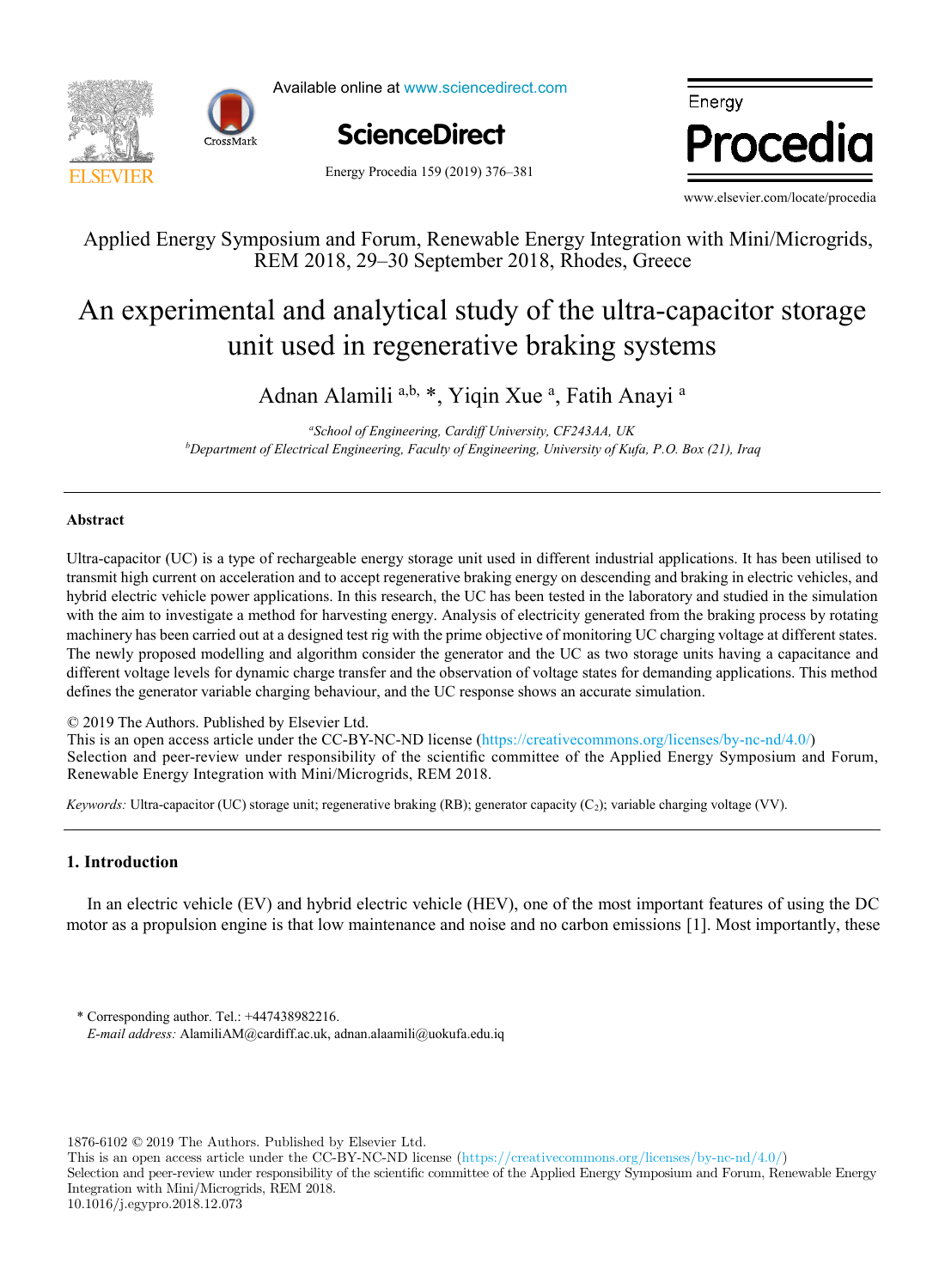technologies have vigorously relied on upon battery packs as the central storage unit. Consequently, to operate safely and efficiently, the battery in energy storage system (ESS) should be used within safe temperature and voltage ranges. The UC that passes charge and discharge cycles frequently in high current and short duration is used to assist the battery in achieving the energy density of cells, offering almost an extend lifespans, and no environmental issues [2]– [4]. Moreover, UCs have been used to store energy that has additionally made fundamental advances in electric power system [5].

On the other hand, braking of EV and HEV driven by electric motors in regenerative braking (RB) is achieved when the motor is tentatively working as a generator. Pumping charge by the generator at braking to the UC, due to the voltage difference, neither as in a steady current source nor as in a regulated constant voltage source and even it cannot be represented merely like discharging of a capacitor to another one. In the experimental test, the UC shows a variety of behaviour response which gives a spotlight of this research to handle and to measure the effect of the generated voltage and the response of the UC storage unit, with the help of LabVIEW environment.

In recent research studies in a vehicular point of view considering available computer software packages, used to models and to simulate the ESS and the powertrain like SIMPLORER and ADVISOR software [6]–[10]. Also, modelling UC might be considered as an electric circuit [11], [12]. The propulsion engine such as brushless (BLDC) motor can be represented using differential equations for all three-phase voltages[13], [14]. In comparison, this research accomplished with an experimental investigation got the advantage to an accurate representation of system behaviour starting from circuit designing and system representation as a ready-made (black box) models and lumped component for determining the characteristics and dynamics equations to represent overall system performance.

In this research, the UC is charged at a constant current (CC) and then at a constant terminal voltage (CV) with a predefined behaviour. The basic knowledge of fluid mechanics can be taken from the flow rate between two tanks connected at different levels; a modification process of charge transfer had been made to represent the generator and the UC as two storage units with varying charging flow rate and various voltage levels. However, in the proposed method, the variable pumping charge of the generated voltage (VV) when the DC motor works as a generator during descending, and braking process has been investigated and implemented with experimental setups at low power scale in the designed test rig. Based on the results conclusions are given for the variable charging capability of the generator and the UC charging response at different stages in the RB system which is the main contribution added to the designed test rig.

#### **2. Characteristics of the UC energy storage unit**

 In the experiment, an Eaton 16.2V65F UC storage unit is connected in series with 300 W 8500 Programmable DC Electronic Loads (PEL) powered by a DC power supply. The circuit also contains a DC-DC converter used for voltage regulation. The PEL operates in different operation mode as a CC and CV, with voltage and current values are evaluated and presented in real time. The VV has been implemented by using the BL58EE70W permanent magnet brushless (PMBL) DC motor connected with a designed flywheel in the test rig. In this section, UC ESS experiments are carried out and verified by simulation.

#### *2.1. Charging UC with a constant current (CC)*, and a *constant voltage (CV ) source*

An experimental setup as shown in Fig. 1 is used to test and to evaluate the performance of UC storage units.



Fig. 1. Charging and discharging UC with different sources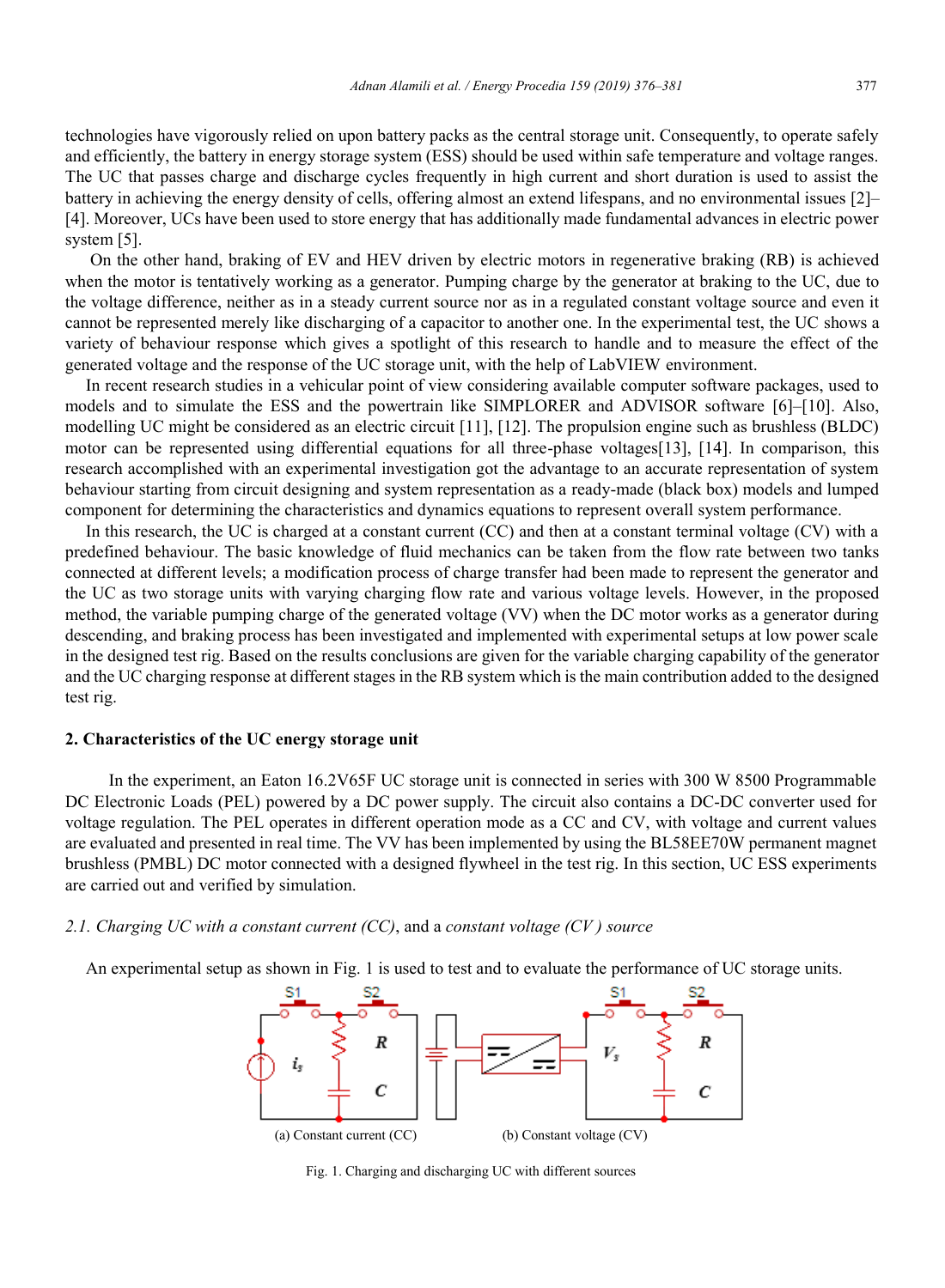The system operation can be represented as in table 1 below,

Table 1. Charging and releasing UC at CC and CV sources.

| <b>State</b> | S1     | S <sub>2</sub> | Process                      | Circuit   | UC voltage, and current                                               |
|--------------|--------|----------------|------------------------------|-----------|-----------------------------------------------------------------------|
| <b>CC</b>    | Closed | Opened         | Charging<br>linear ramp      | Fig. 1a   | $v_{uc(t)} = i_s/C \int_c^t d\tau = i_s t/C$                          |
|              | Opened | Closed         | Discharging                  |           | linear ramp function with $(-i_s/C)$ gradient                         |
| <b>CV</b>    | Closed | Opened         | Charging<br>exponentially    | Fig. $1b$ | $v_{uc(t)} = V_s(1 - e^{-t/\tau})$ , $i_{uc(t)} = V_s/R(e^{-t/\tau})$ |
|              | Opened | Closed         | Discharging<br>exponentially |           | $v_{uc(t)} = V_s (e^{-t/\tau}), i_{uc(t)} = -V_s/R(e^{-t/\tau})$      |

Where,  $\tau$ =RC is a time constant. Table. 1 demonstrates the voltage and current relationship of the charging and releasing of the UC ESS in CC mode, and in CV mode. The data extracted from this analysis from table 1 is used to initiate boundary conditions on designing and on simulation of the UC for full-charge detection and over-discharge protection when used in energy harvesting and energy management system.

#### *2.2. Charging UC with varying generating voltage (VV) source*

The time-varying voltages (VV) resulting from the sudden application of supply sources, usually due to switching. In RB, this happened at the instant of braking when the electric motor works as a generator converting mechanical energy into electrical energy. Considering the variable characteristic of the voltage generated from braking used to charge the UC in ESS, it is proposed that two storages represent the generator (lumped with a connected flywheel) having a capacitance  $C_2$  and the UC connected with them having a capacitance  $C_1$  as shown in Fig. 2a.



Fig. 2. Charging the UC with VV system

Where the charge  $q$  flow at a unit time t represents the current, passing from the generator to the UC storage unit in the charging process. Furthermore,  $C_1$ ,  $C_2$  represent the capacitance of the UC and the unknown capacitance of the generator respectively, while  $v_1$  represents the voltage across the UC and  $v_2$  represents generator terminal voltages. The charge flow rate can be evaluated as;

$$
i_{uc(t)} = dq/dt = C_1 dv1/dt = -C_2 dv2/dt
$$
\n(1)

Equation (1) can be simplified to calculate the unknown generator capacitance  $C_2$  as;

$$
C_2 = -C_1 dv1/dv2 \tag{2}
$$

The worth coming of equation (2) is when it compared with the practical implementation of a different scenario in the designed test rig. It can be concluded that the unknown generator capacitance  $C_2$  which is the most crucial term in the simulation, can be identified experimentally. At any given speed, the voltage conserved by the UC storage unit (initially at zero energy) to the maximum generated voltage by the generator at the instant of switching multiplied by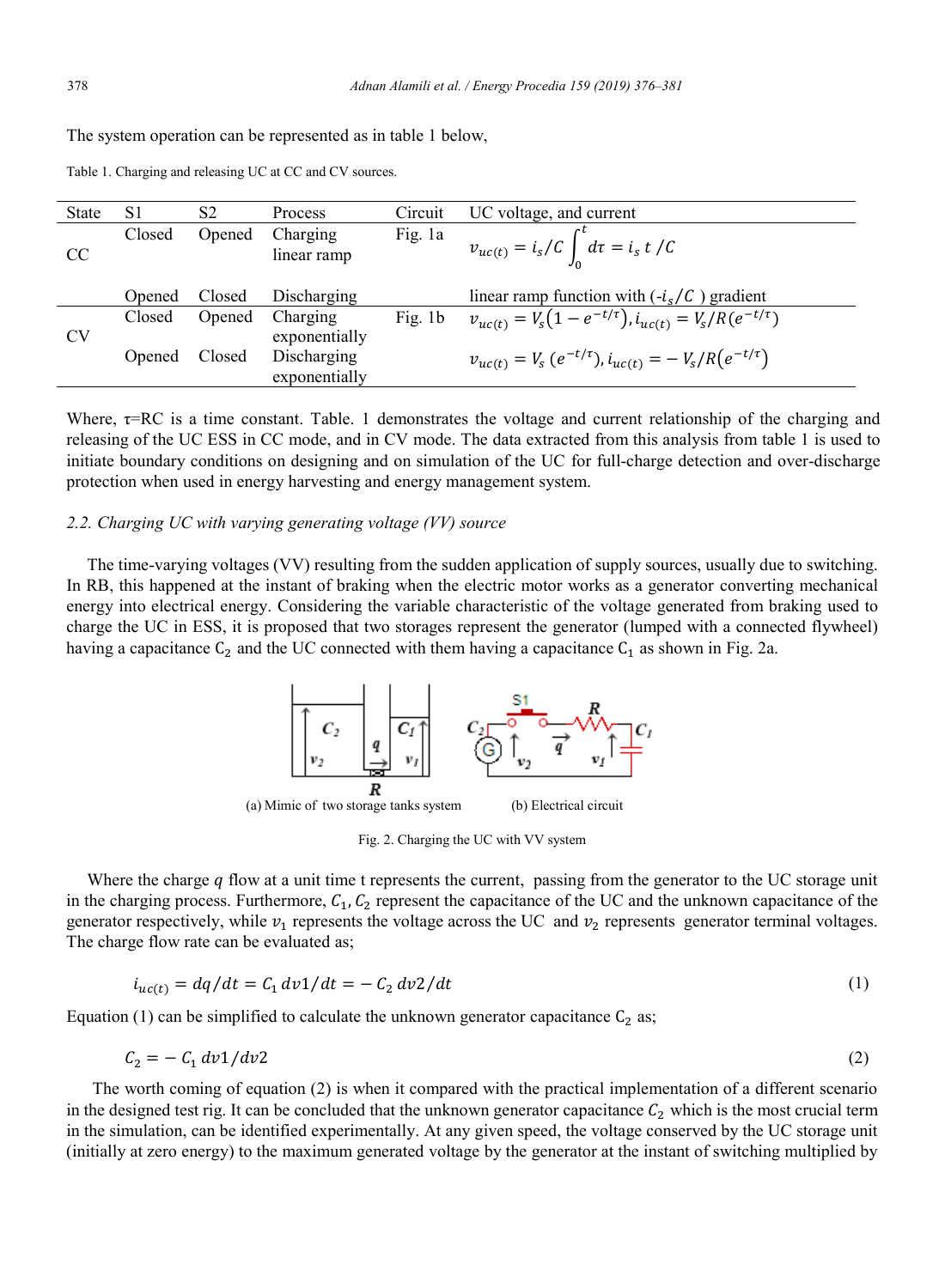UC capacitance  $C_1$  represents the generator capacitance. So that, equation (2) can be simplified as  $C_2 = -KC_1$ . Where  $K$  can be evaluated from the experimental measurement which can be described as;

 $K = dv1/dv2 = Max.$  Stored voltage in UC/Max. Back emf generated voltage

Furthermore, from the circuit of the Fig. 2b, the rate of change in  $v_1$ , which represents the UC voltage rise when the charge accumulated on it, by applying Kirchhoff's voltage law, can be determined as;

$$
dv1/dt = (v2 - v1)/RC_1
$$
\n<sup>(3)</sup>

While, the rate of change in  $v^2$ , which represents the generator voltage drop when the charge transferred to the UC storage unit, can be determined from equation (2) as;

$$
dv2 = -(C_1/C_2) dv1, \text{ where, } dv2 = 0 - v2 = -v2, dv1 = v1 - 0 = v1, v2 = (C_1/C_2) v1
$$
 (4)

#### **3. Simulation and experimental results**

Fig. 3 shows a schematic diagram of the designed and built test rig which is used for energy management and regenerative braking process.



Fig. 3. Schematic of the test rig for regenerative braking study

The overall system simulation can be represented as in the Fig. 4 which describe the motoring operation, and then the generating process at the braking when the motor works as a generator charging the UC storage unit with variable charging voltage.



Fig. 4. Simulation flowchart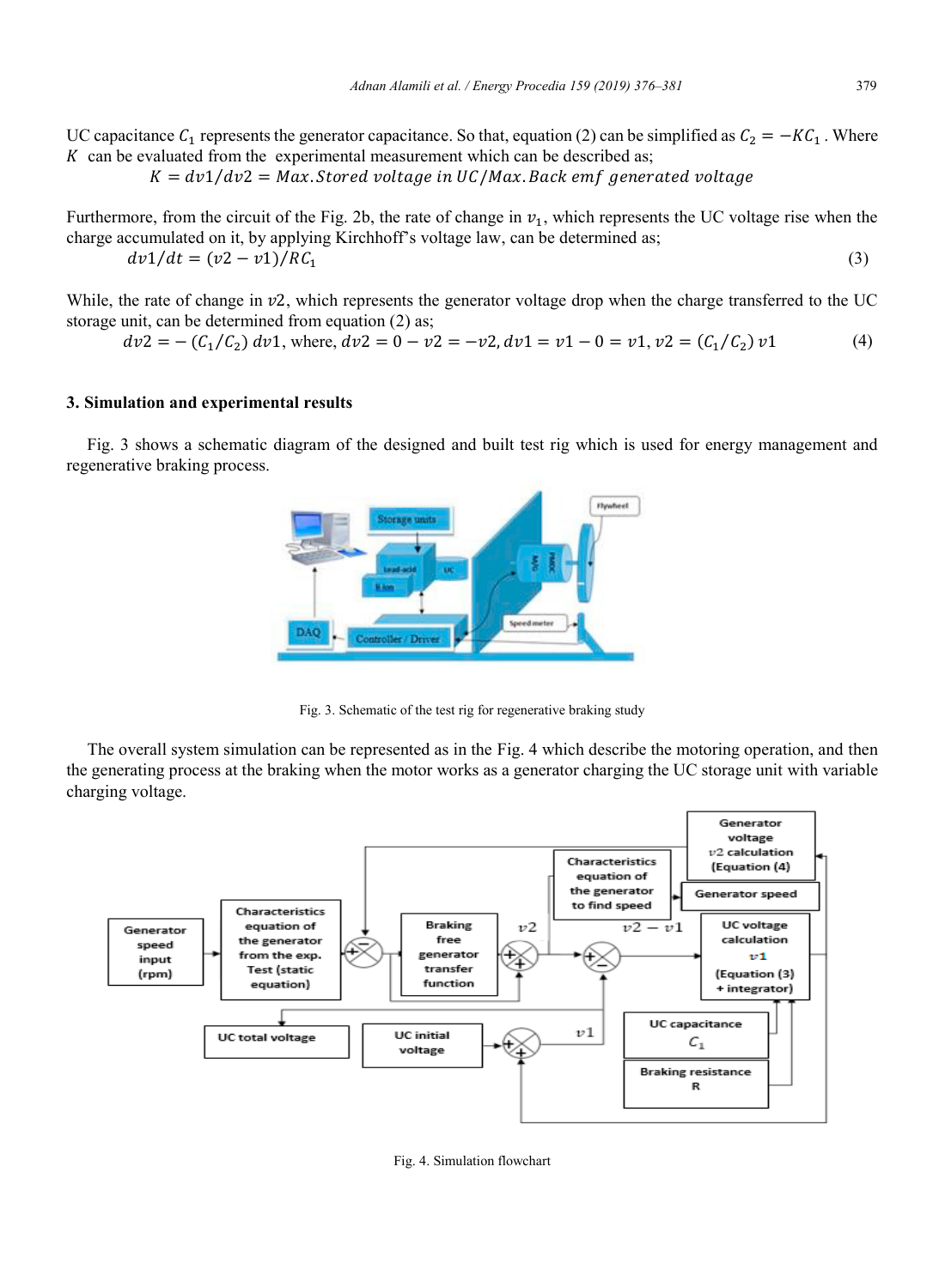Fig. 4 demonstrates the steps used to extract the best fit of data retrieved from experiments. The calibration equation is utilised at different stages starting from speed input ending with the inverter output voltage to each phase of the BLDC motor for simulation of the designed test rig. Furthermore, the dynamic equation is carried out by system identification tool available in the LabVIEW program and checked by the tuning process.

RB and energy recovery is accomplished in the analysis of the proposed modelling of the generator and the UC storage unit. Various scenarios have been implemented to investigate the overall system performance, and verification is achieved in the practical test by using a designed test rig to satisfy the requirements as shown in Fig. 5, used to verify conservative energy during the braking process.





Fig. 5. Case study (experiments and simulation validation) at two different UC states

It is clear from Fig. 5 that, in charging mode, the UC can absorb more energy when it is in a low voltage state, and the stopping time depends on this condition as it compared with its state at a higher voltage level.